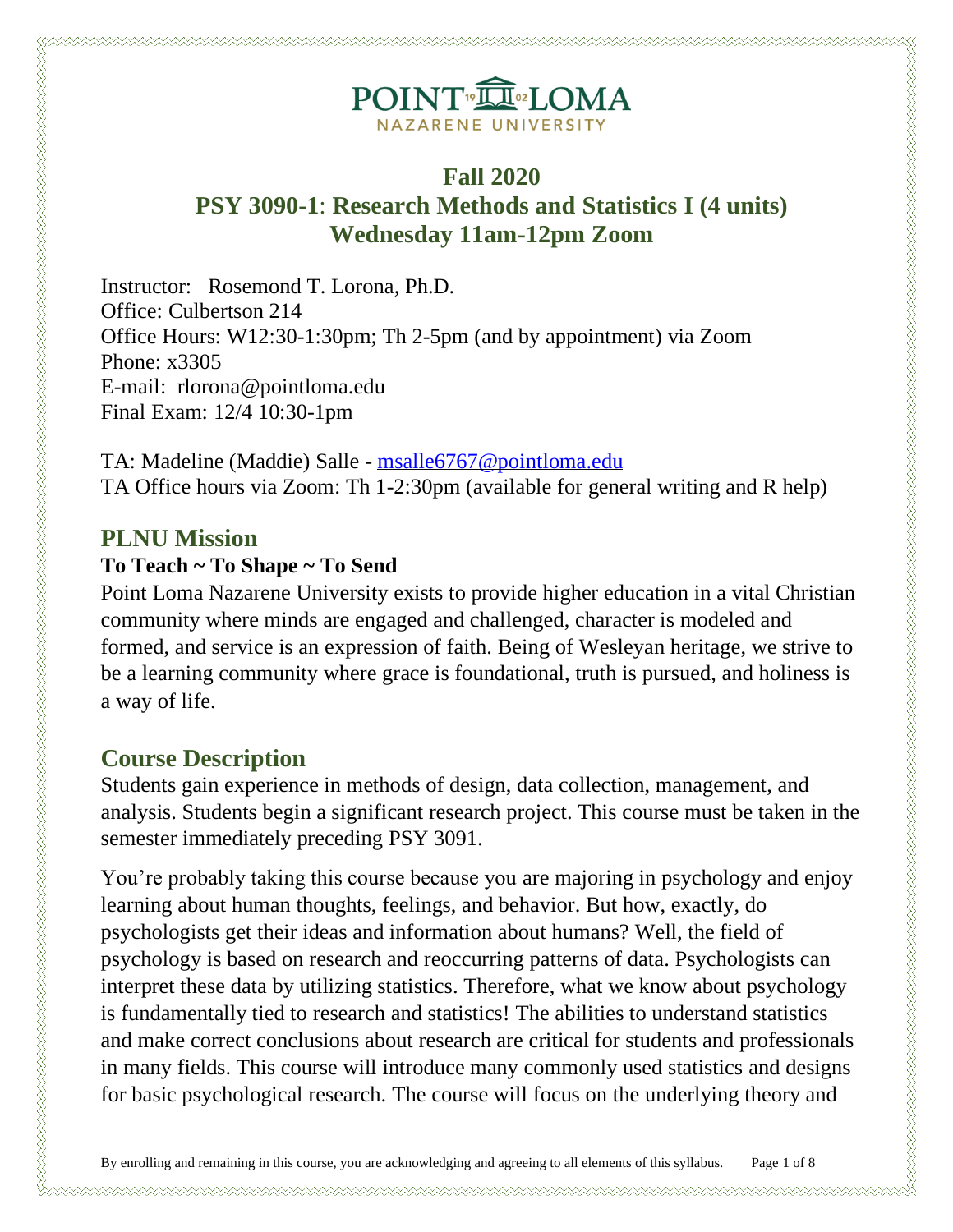the interpretation of descriptive statistics, correlation, regression, t-tests, ANOVA, and nonparametric tests. An introductory hands-on experience with the computer statistical package **R** will also be included in the course. We will practice completing and interpreting **R** analyses in class and you will have opportunities to practice on your own. We will also discuss research validity and how to be a good consumer of scientific research. You will begin designing an original study, which will be completed in the following semester.

## **Course Goals/Learning Outcomes**

- Distinguish between the uses and conclusions of correlation, regression, t-tests, ANOVA, and nonparametric tests and decide which type of test is appropriate for specific research questions and designs
- Remember and apply the use of null-hypothesis testing and its limitations
- Identify issues in statistics and research, such as bias, power, error, and ethics, and identify possible solutions to these issues
- Complete statistical analyses in R and correctly interpret and form conclusions based on the results of statistical analyses
- Design a psychological study or experiment that answers a research question of interest

- Communicate science accurately in written form
- Search for, obtain, and correctly interpret quality peer-reviewed research.

# **Unit Requirement**

u waa dhaqaa waxaa waxaa waxaa waxay waxay waxay waxay waxay waxay waxay waxay waxay waxay waxay waxay waxay wa

In the interest of providing sufficient time to accomplish the stated Course Learning Outcomes, this class meets the PLNU credit hour policy for a 4 unit class delivered over 15 weeks. It is anticipated that students will spend a minimum of 37.5 participation hours per credit hour on their coursework. For this course, students will spend an estimated 150 total hours meeting the course learning outcomes. The time estimations are provided in the Canvas modules. Dedicating adequate time to your learning will help you succeed and is especially important if you want an A in the course. Think of it as: hours spent  $\rightarrow$  points earned. Specific details about how the class meets the credit hour requirement can be provided upon request.

# **Required Texts**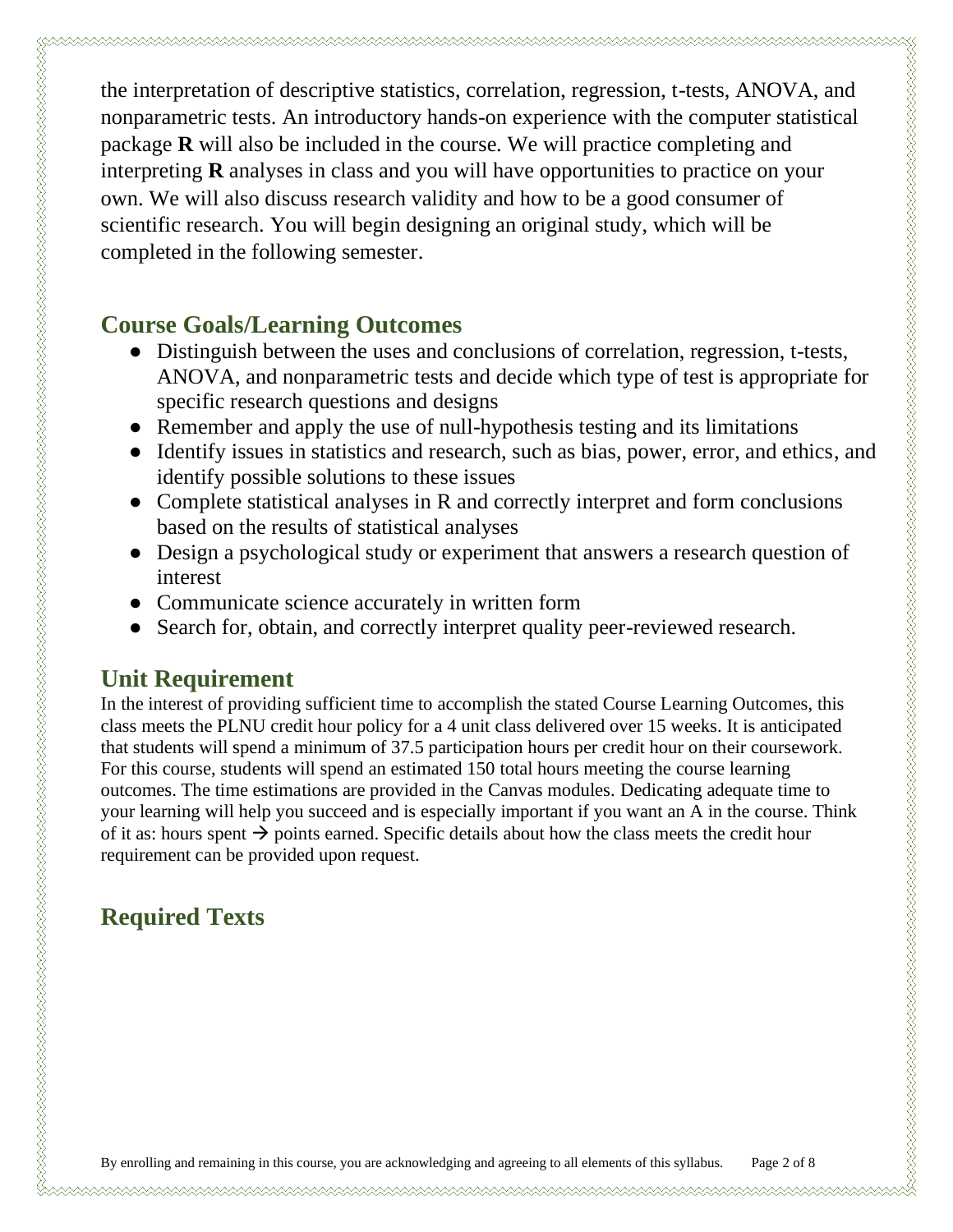

*Research Methods in Psychology: Evaluating a World of Information* (3rd Ed) by Beth Morling ISBN-13: 978-0393630206; ISBN-10: 039363020X

*Learning Statistics with R*, version 0.6. by Danielle Navarro. Download for free at https://learningstatisticswithr.com

## **Required Technology**

*RStudio, version 1.2.1335 or higher (free)*

First, download R 3.6.1 (base program) on your personal laptop for free at https://www.rproject.org/ and then download RStudio for free at https://www.rstudio.com/ If you are having trouble downloading the necessary technology, please contact IT to discuss options.

Zoom class will require use of a webcam and microphone.

## **Assignments and Points**

*Professionalism and Engagement (P/E; 6%):* We will engage in activities and discussion, both on Zoom (Sync Time) and on Canvas. You will be graded on the extent to which you respectfully participate in/complete course activities and discussions throughout the semester. It is expected that each student will give a thoughtful contribution to each activity/discussion and that each student will be fully present and engaged on Zoom. Sync Time points cannot be made up due to absence. Some group work will also fall into this category. Further details and expectations can be found on Canvas under each discussion or assignment within the modules. Your two lowest grades will be dropped from this category.

*Learning Checks (24%):* There will be true/false, fill-in-the-blank, and/or short answer questions on each learning check that will be from readings, lectures, and activities. 50% of questions will be on the current week's reading and 50% of questions will be review from the prior week. There will be a learning check approximately every week and your two lowest scores will be dropped. Learning checks will be open note, but timed. Learning Checks will always be due before Sync time (11am Wednesday) to encourage students to have their weekly reading (at minimum) completed by then.

*Assignments (45%):* You will have weekly assignments to complete throughout the semester (usually due each Friday). From these assignments, you will gain experience reviewing research, communicating research findings, developing a research idea,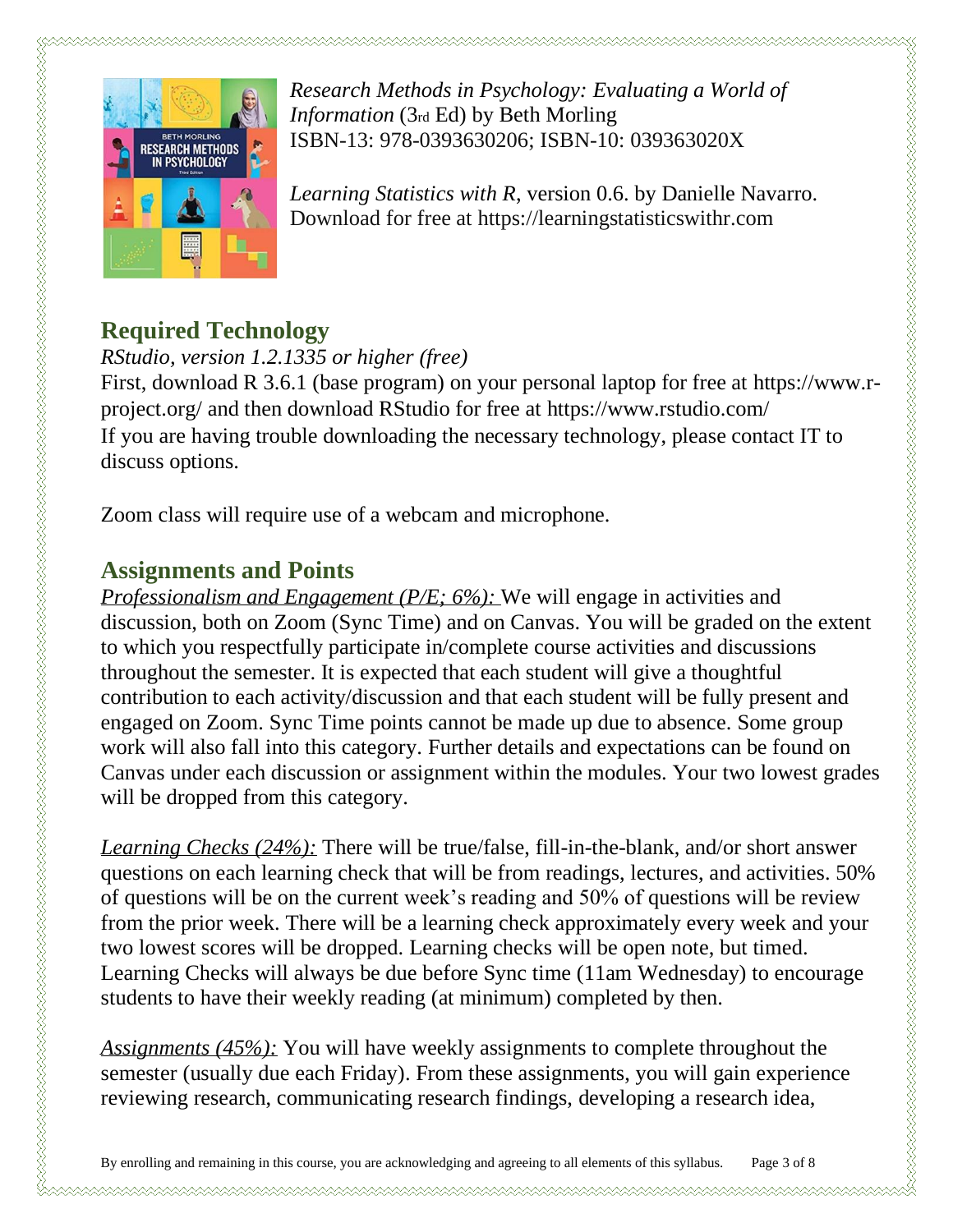using R, and interpreting statistics. These assignments are meant to reinforce theories and concepts. Detailed directions and grade expectations for each assignment are on Canvas.

*Final Learning Demonstration* (20%): We will celebrate all of our learning at the end of the semester. On the last day of class (not during finals week), you will demonstrate your learning by responding to written questions that will require cumulative knowledge.

*Final Research Celebration (5%):* We will be celebrating the learning of the Methods II students by attending their research poster session. You will celebrate the learning of your peers by asking them meaningful questions about their work and congratulating them on their work. To earn credit, you must attend the session, complete a worksheet, and maintain a positive and professional demeanor during the session. There will be no make-ups for students who are absent.

*Extra Credit (up to 3% added on final LD)*: You may earn up to 3% added to your Learning Demonstration grade by submitting a creative assignment related to course content. Examples include creating a music video, dance, art piece, poem or story, or something else that uses your talents. A basic powerpoint or prezi is not sufficient for this assignment. Your extra credit will be graded according to time spent and effort shown, not according to the subjective quality of your creativity. Extra credit must be submitted by the day of the final learning demonstration with no exceptions.

#### **Grading Scale**

 $A = 93-100\%$  $A = 90-92.9%$  $B_{+} = 88 - 89.9\%$  $B = 84-87.9%$  $B- = 80-83.9%$  $C_{+}$  = 77-79.9%  $C = 70-76.9\%$  $C- = 65-69.9%$  $D_{+} = 62 - 64.9\%$  $D = 55-61.9%$  $D = 50-54.9%$  $F = 49.9\%$  or less

## **Course Policies and Expectations Covid Contingencies**

By enrolling and remaining in this course, you are acknowledging and agreeing to all elements of this syllabus. Page 4 of 8

u waxaa waxaa waxaa waxaa waxaa waxaa waxaa waxaa waxaa waxaa waxaa waxaa waxaa waxaa waxaa waxaa waxaa waxaa w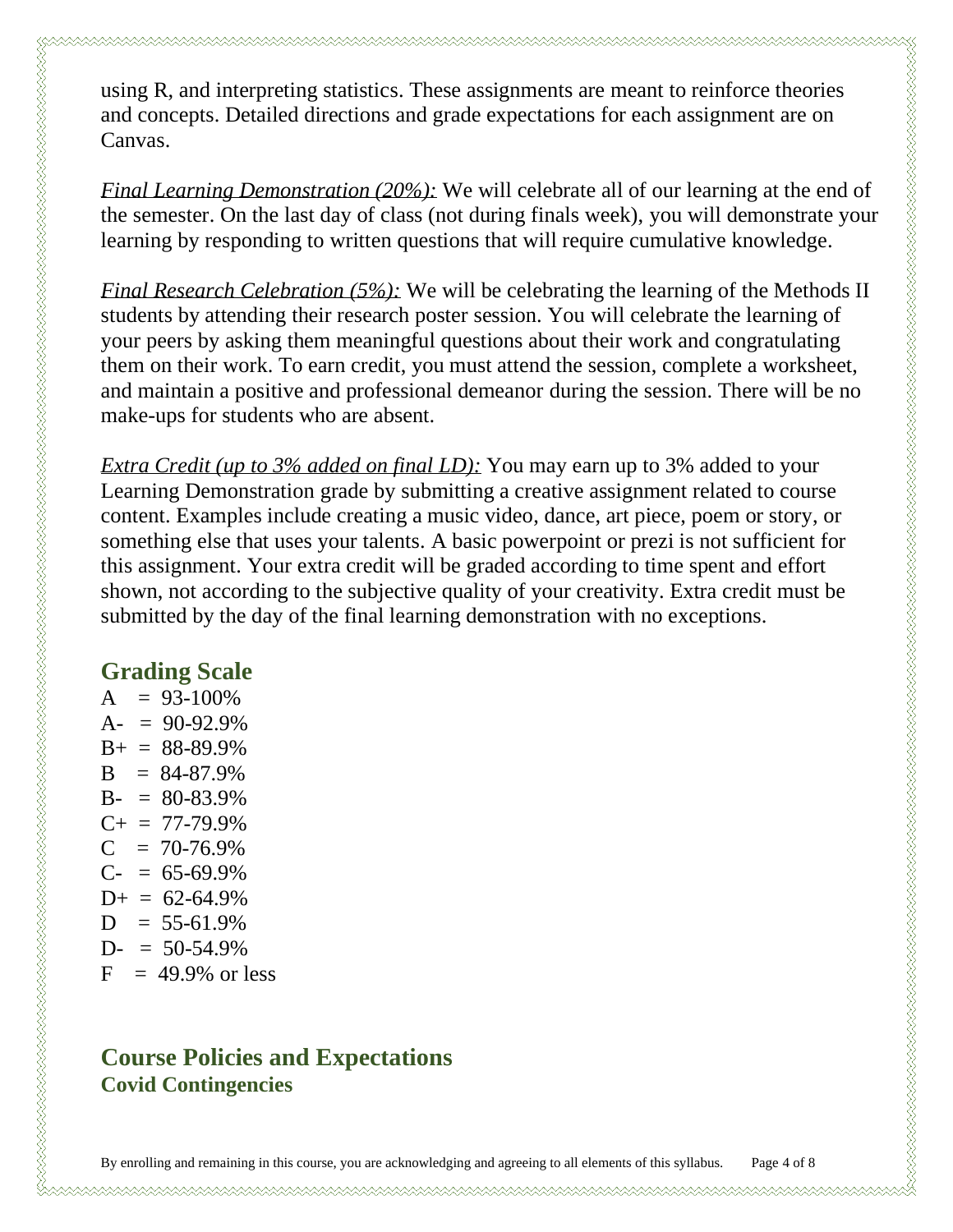- Obviously, this will be a semester unlike most others. I recognize that many of us have additional stressors during this time. I can grant extensions as needed for individual students who communicate compelling needs.
- Should we move to face-to-face classes mid-semester, policies and assignments may be changed to reflect that new reality. My hope is that not many, if any, changes will need to be made. Nevertheless, any changes to the syllabus (including course expectations and assignments) will be posted on Canvas.

#### **General and Attendance**

- At minimum, students should complete the assigned reading prior to Zoom class. Such practices will enable you fully participate in class activities.
- Most major assignments due at the end of the day (11:59pm) on Friday. Professionalism/engagement activities have due dates that are dispersed in the module. It is the student's responsibility to manage those deadlines.
- Regular and punctual attendance at all synchronous class sessions is considered essential to optimum academic achievement. Attendance will be taken at the beginning of the Zoom session. If you are more than 15 minutes late to class, you will be counted absent. If you leave class early, you will be counted absent unless you notify me before class begins. If the student is absent for more than 10 percent of class sessions (i.e., misses 2 weeks of Zoom meetings), the faculty member will issue a written warning of de-enrollment. If the absences exceed 20 percent (3+ Zoom meetings), the student may be de-enrolled without notice until the university drop date or, after that date, receive the appropriate grade for their work and participation.
- Additionally, a portion of the credit hour content will be delivered asynchronously and attendance will be determined by submitting the assignments by the posted due dates. A day of attendance in asynchronous content is determined as contributing a substantive note, assignment, discussion, or submission by the posted due date. Failure to meet these standards will result in an absence for that day. See [Academic Policies](https://catalog.pointloma.edu/content.php?catoid=46&navoid=2650#Class_Attendance) in the Undergraduate Academic Catalog. If absences exceed these limits but are due to university excused health issues, an exception will be granted.
- If you miss class, you are responsible for obtaining [from a classmate] lecture material, class exercises, and all in-class announcements AND submit any assignments on time, if applicable.
- You are responsible for all content/material that is found on Canvas, including announcements.

#### **Submitting Assignments**

- In general, you have one week to complete each module (Saturday to Friday each week). The final assignment for each module is due at the end of the day (11:59pm) on Friday unless otherwise noted. You may submit assignments early.
- Assignments are individual work; you are expected to complete the work on your own.
- Work submitted on Canvas must be in .doc or .docx file types only. The student is responsible for making sure Canvas files work and go through Turnitin. Files that do not open, are in the wrong file type, and/or can't go through Turnitin will be considered late until the problem is rectified.
- Late work is accepted for 3 days, with a 10% deduction for each day, including weekend days. Due dates can be found on Canvas within each module.

u waxaa waxaa waxaa waxaa waxaa waxaa waxaa waxaa waxaa waxaa waxaa waxaa waxaa waxaa waxaa waxaa waxaa waxaa w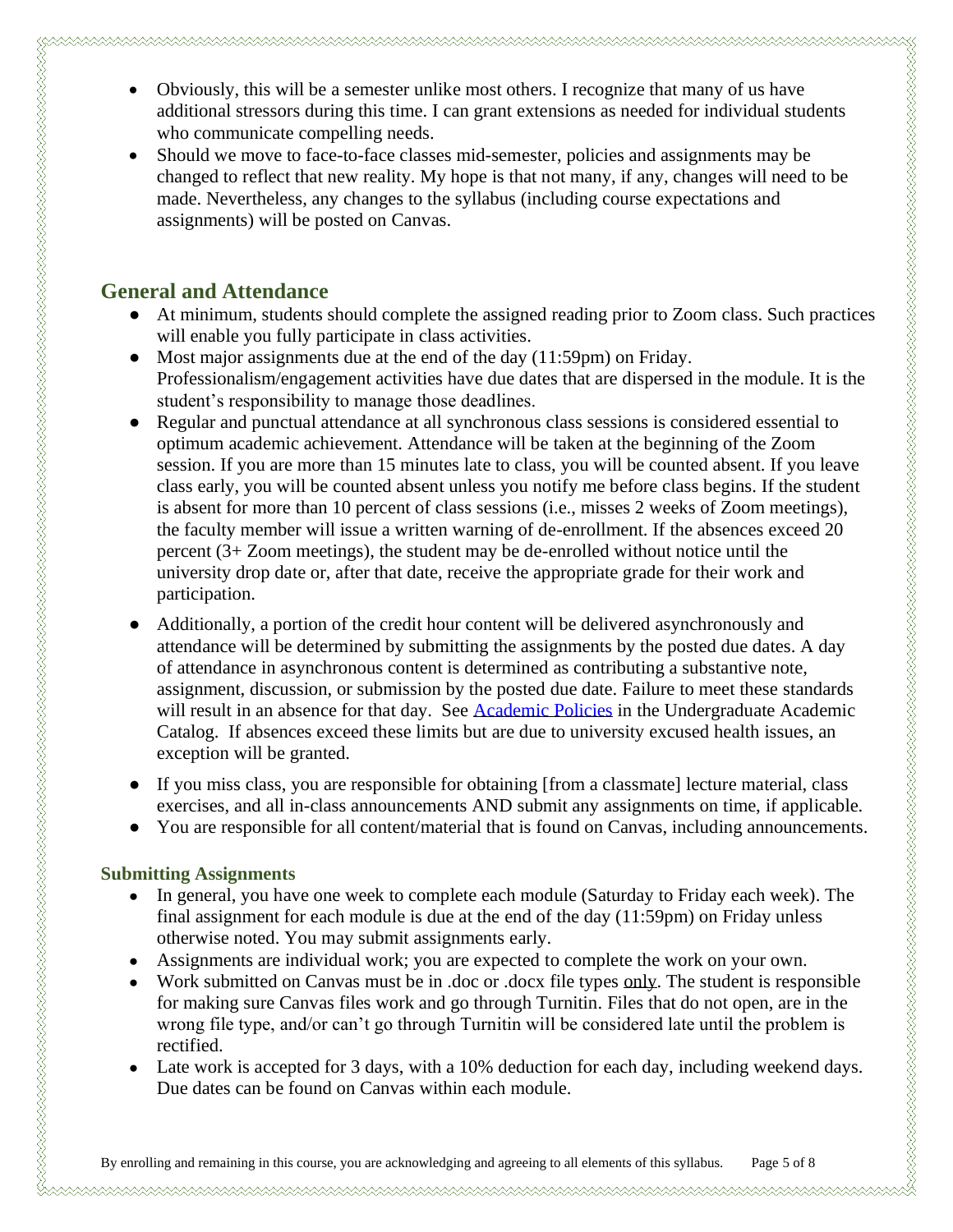#### **Learning Check (LC) and Demonstration (LD) Information**

- LCs will be due prior to our weekly Sync time (before 11am on Wednesday). This is to encourage students to come to our Sync Time with the weekly reading already completed so that we can do practice exercises, group work, etc. during Sync Time. The LCs will be timed and can only be attempted once.
- LCs and the final LD will consist of multiple choice, fill-in-the-blank, and/or short answer questions. You may be required to interpret and evaluate statistics, R output, and research conclusions in addition to demonstrating knowledge of relevant definitions and theories from lectures and required readings.
- LCs will be 50% new material from your weekly reading, and 50% review from the previous week (including any lectures or activities from the previous week).
- LCs and the LD are open note. They are not open-internet, nor are they group work. Written responses should be written in the student's own words (not lifted from the textbook or lecture). Any LD responses that are not in the student's own words will be treated as academic dishonesty. I reserve the right to implement use of Honorlock at any point.
- The final learning demonstration cannot be dropped or missed for any reason. Successful completion of this course requires the on-time completion of the Final Learning Demonstration.

### **Additional Info, University Resources and Policies**

About Contacting Me. I welcome your questions (about class or otherwise) and would enjoy hearing from you throughout the semester. Do not hesitate to email me or take advantage of office hours. We can schedule meetings outside of office hours if needed. I will give prompt email replies during the day Monday - Friday. It is not guaranteed that I will read emails in the evenings and weekends, so please do not leave important questions for the last minute!

Copyright Policy. Point Loma Nazarene University, as a non-profit educational institution, is entitled by law to use materials protected by the US Copyright Act for classroom education. Any use of those materials outside the class may violate the law.

#### State Authorization

State authorization is a formal determination by a state that Point Loma Nazarene University is approved to conduct activities regulated by that state. In certain states outside California, Point Loma Nazarene University is not authorized to enroll online (distance education) students. If a student moves to another state after admission to the program and/or enrollment in an online course, continuation within the program and/or course will depend on whether Point Loma Nazarene University is authorized to offer distance education courses in that state. It is the student's responsibility to notify the institution of any change in his or her physical location. Refer to the map on [State Authorization](https://www.pointloma.edu/offices/office-institutional-effectiveness-research/disclosures) to view which states allow online (distance education) outside of California.

Academic Integrity. Students should demonstrate academic honesty by doing original work and by giving appropriate credit to the ideas of others. Academic dishonesty is the act of presenting information, ideas, and/or concepts as one's own when in reality they are the results of another person's creativity and effort. Academic dishonesty also includes such acts as cheating, fabrication of information, misrepresentations, having unauthorized possession of exams or acquiring/providing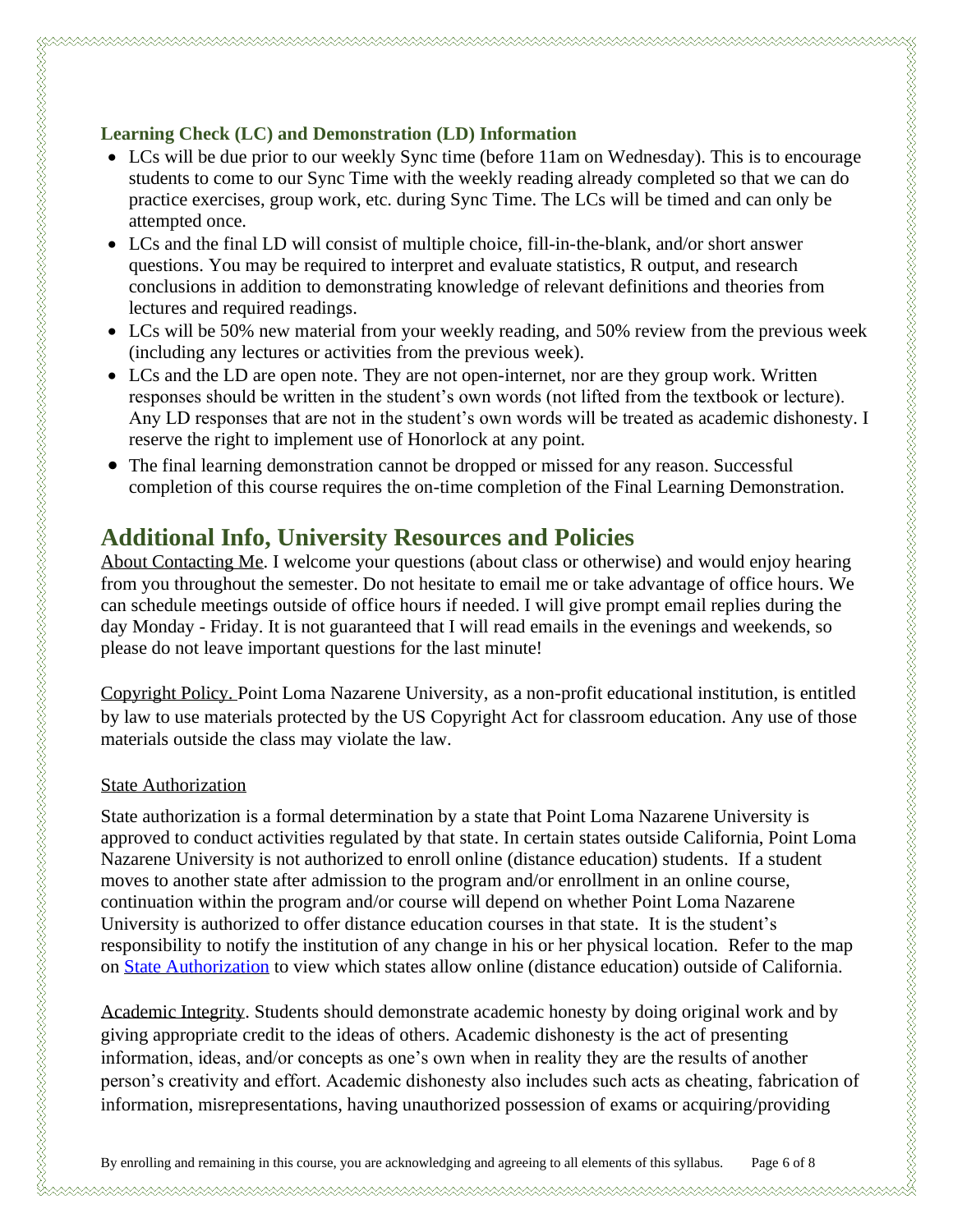information about exams to offer/get an advantage. Academic dishonesty may lead to a zero for that assignment or examination, a zero for your professionalism grade, and/or an F for the course. Faculty should follow and students may appeal using the procedure in the university Catalog. See Academic [Policies](http://catalog.pointloma.edu/content.php?catoid=18&navoid=1278) for definitions of kinds of academic dishonesty and for further information.

Accommodations. While all students are expected to meet the minimum standards for completion of this course as established by the instructor, students with disabilities may require academic adjustments, modifications or auxiliary aids/services. At Point Loma Nazarene University (PLNU), these students are requested to register with the Disability Resource Center (DRC), located in the Bond Academic Center [\(DRC@pointloma.edu](mailto:DRC@pointloma.edu) or 619-849-2486). The DRC's policies and procedures for assisting such students in the development of an appropriate academic adjustment plan (AP) allows PLNU to comply with Section 504 of the Rehabilitation Act and the Americans with Disabilities Act. Section 504 prohibits discrimination against students with special needs and guarantees all qualified students equal access to and benefits of PLNU programs and activities. After the student files the required documentation, the DRC, in conjunction with the student, will develop an AP to meet that student's specific learning needs. The DRC will thereafter email the student's AP to all faculty who teach courses in which the student is enrolled each semester. The AP must be implemented in all such courses.

If students do not wish to avail themselves of some or all of the elements of their AP in a particular course, it is the responsibility of those students to notify their professor in that course. PLNU highly recommends that DRC students speak with their professors during the first two weeks of each semester about the applicability of their AP in that particular course and/or if they do not desire to take advantage of some or all of the elements of their AP in that course.

#### Use of Technology

In order to be successful in the online environment, you'll need to meet the minimum technology and system requirements; please refer to the *[Technology and System Requirements](https://help.pointloma.edu/TDClient/1808/Portal/KB/ArticleDet?ID=108349)* information. Additionally, students are required to have headphone speakers compatible with their computer available to use. If a student is in need of technological resources please contact [student-tech](mailto:student-tech-request@pointloma.edu)[request@pointloma.edu.](mailto:student-tech-request@pointloma.edu)

Problems with technology do not relieve you of the responsibility of participating, turning in your assignments, or completing your class work.

#### Spiritual Care

Please be aware PLNU strives to be a place where you grow as whole persons. To this end, we provide resources for our students to encounter God and grow in their Christian faith.

If students have questions, a desire to meet with the chaplain or have prayer requests you can contact the [Office of Spiritual Development](https://www.pointloma.edu/offices/spiritual-development)

Title IX Office. If you or someone you know would like help related to an experience of sexual violence including sexual assault, harassment, domestic violence, dating violence, stalking or other type of non-consensual sexual conduct, please contact the Title IX Coordinator at Point Loma Nazarene University, Caye Smith (619-849-2479). Reporting is also available on the Title IX website. The Title IX office understands the sensitive nature of these situations and can provide information about available on- and off-campus resources, such as counseling and psychological services, medical treatment, academic support, university housing and other forms of assistance. Staff